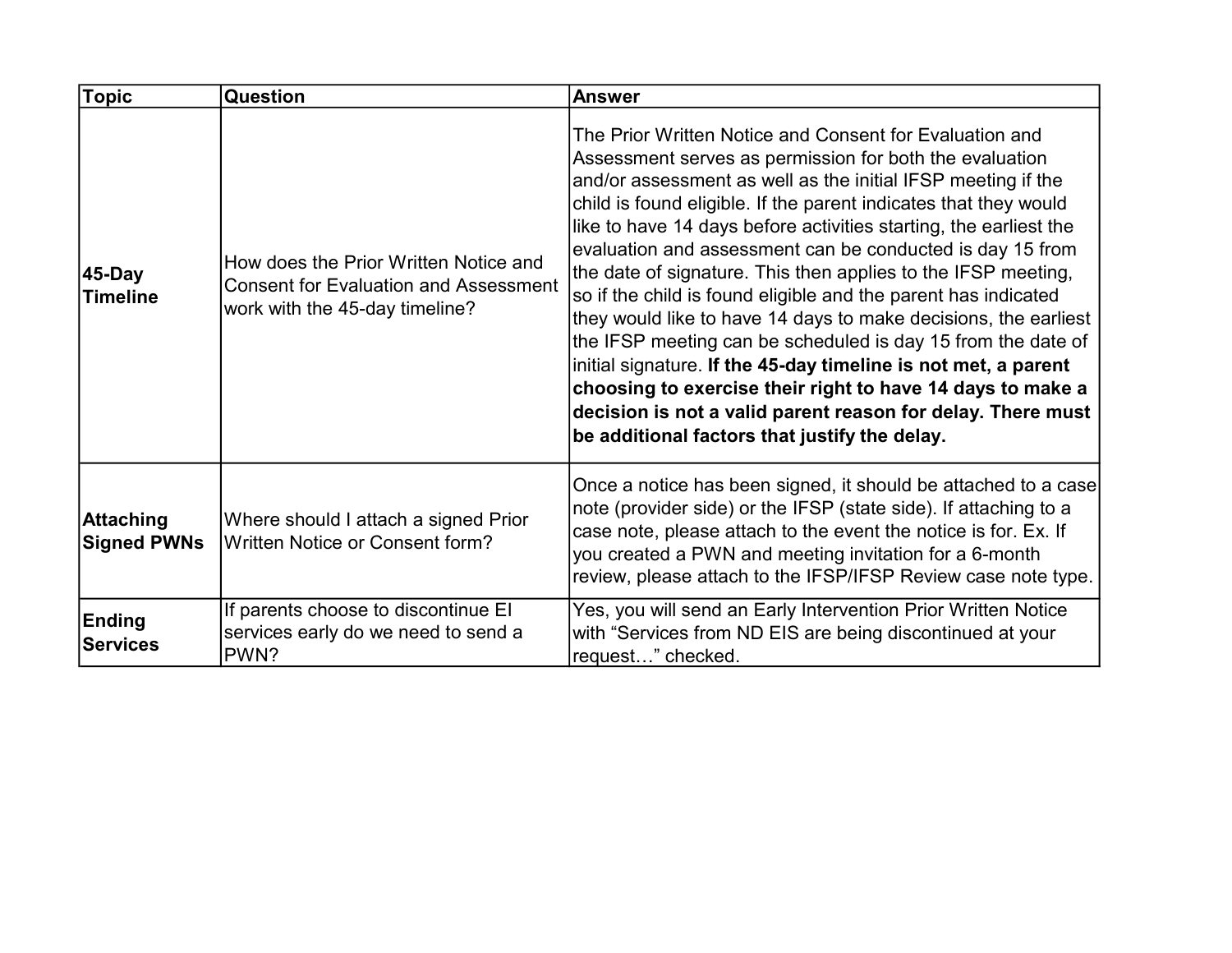| for Evaluation                              | Initial Consent What do I use for the consent for the<br>linitial evaluation?                                                                   | For <b>initial</b> evaluation only, there is a generic Early Intervention<br>Prior Written Notice and Consent For Evaluation and<br>Assessment form attached to this email. This may be used by<br>DDPMs/Service Coordinators to receive consent for initial<br>evaluation at intake. This document has also been placed on<br>the P-Drive under DDPM Handbook, Infant Development<br>Chapter. This document may not be used for annual<br>assessment, as that document must be generated in<br>Therap for that specific child.                                                                                                                                                                                                                               |
|---------------------------------------------|-------------------------------------------------------------------------------------------------------------------------------------------------|---------------------------------------------------------------------------------------------------------------------------------------------------------------------------------------------------------------------------------------------------------------------------------------------------------------------------------------------------------------------------------------------------------------------------------------------------------------------------------------------------------------------------------------------------------------------------------------------------------------------------------------------------------------------------------------------------------------------------------------------------------------|
| <b>Joint Prior</b><br><b>Written Notice</b> | Why do we have to do the Joint Prior<br>Written Notice and the Meeting<br>Invitation? The information is repeated<br>on the Meeting Invitation. | The Joint Prior Written Notice was written with DPI and agreed<br>upon with them to ensure it satisfies the requirements for both<br>Part B (LEA) and Part C programs. Any changes we make to it<br>need to be made with DPI to ensure their requirements<br>continue to be met. At this point, we haven't had a chance to<br>talk about making those changes. For now, the Joint PWN<br>needs to be used for any meeting including Part B (LEA) and<br>Part C programs, even though the format is different than the<br>El Prior Written Notice. The meeting invitation, though<br>duplicative, will also need to be used so that the process stays<br>the same in the event that we do end up modifying the Joint<br>PWN to remove the meeting information. |
| <b>Location of</b><br><b>PWNs</b>           | Where can I generate the Prior Written<br>Notices?                                                                                              | All Prior Written Notices can be found on the state side of<br>Therap under the "Notices" section. This is true even if the<br>child's IFSP is created, or will be created, on the provider side<br>of Therap.                                                                                                                                                                                                                                                                                                                                                                                                                                                                                                                                                |
| <b>Transfers</b>                            | How do we handle Prior Written Notice if<br>a child transfers from one<br>region/program to another?                                            | The DDPM will need to complete the PWN at this point, since<br>the new PEIP/ID Program wouldn't have access until the day<br>of the meeting. We would consider it a situation where ID isn't<br>involved, since the child is in between providers.                                                                                                                                                                                                                                                                                                                                                                                                                                                                                                            |